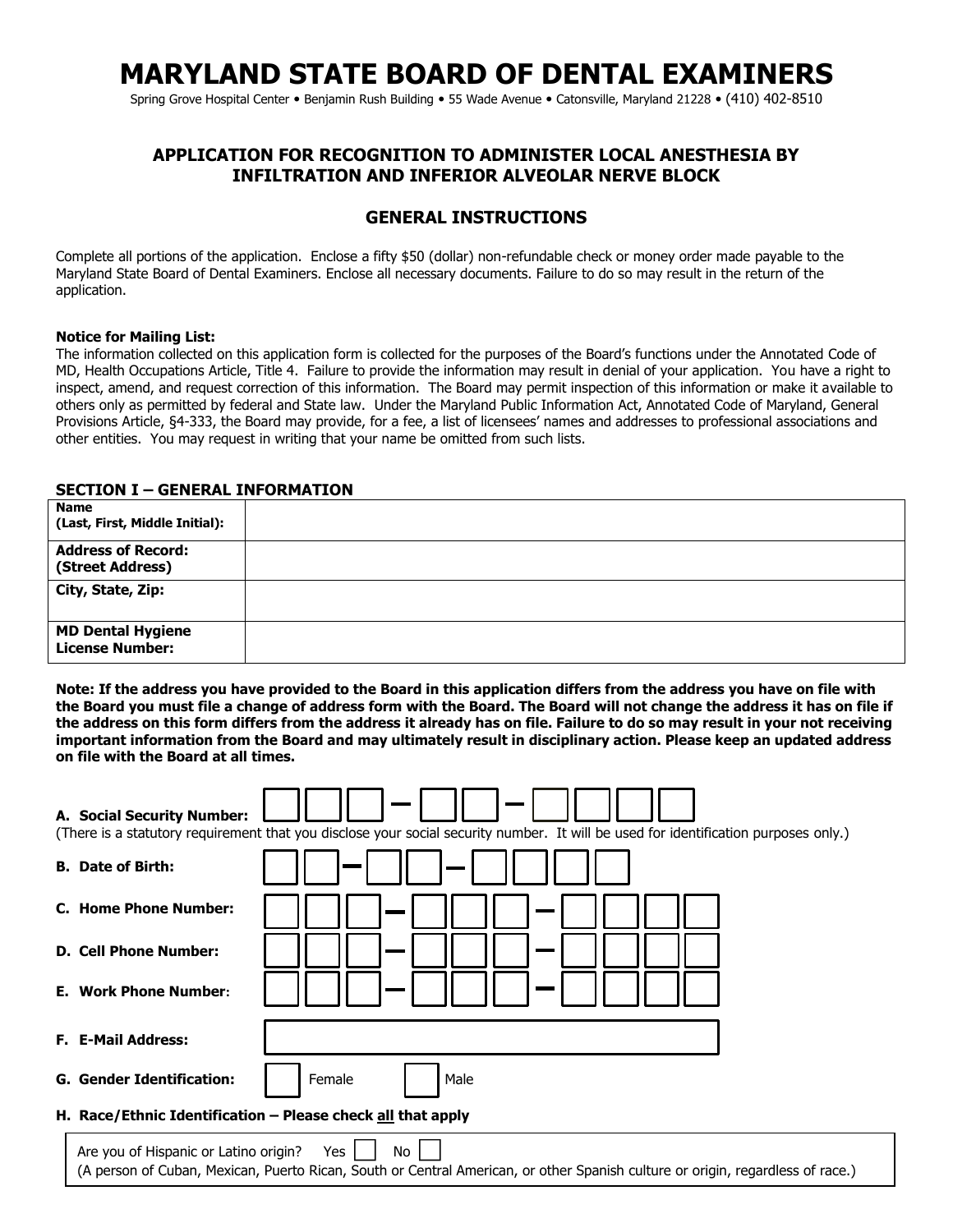Select one or more of the following racial categories:

| 1. American Indian or Alaska Native (A person having origins in any of the original peoples of North or   |
|-----------------------------------------------------------------------------------------------------------|
| South America, including Central America, and who maintains tribal affiliations or community attachment.) |

| 2. $\Box$ Asian (A person having origin in any of the original peoples of the Far East, Southeast Asia, or the Indian  |
|------------------------------------------------------------------------------------------------------------------------|
| subcontinent including, for example, Cambodia, China, India, Japan, Korea, Malaysia, Pakistan, the Philippine Islands, |
| Thailand, and Vietnam.)                                                                                                |

- 3. **Black or African American (A person having origins in any of the black racial groups of Africa.)**
- 4. Native Hawaiian or other Pacific Islander (A person having origins in the original peoples of Hawaii, Guam, Samoa, or other Pacific Islands.)

5. White (A person having origins in any of the original peoples of Europe, the Middle East, or North Africa.)

#### **I. Licensure in other states:**

List other states or jurisdictions in which you hold or have held a dental hygiene license.

| <b>State</b> | <b>License Number</b> | <b>Expiration Date</b> |
|--------------|-----------------------|------------------------|
|              |                       |                        |
|              |                       |                        |
|              |                       |                        |
|              |                       |                        |
|              |                       |                        |

#### **J. Certification in other states:**

List other states or jurisdictions in which you hold or have held a certificate to administer local anesthesia.

| <b>State</b> | <b>Certificate Number</b> | <b>Expiration Date</b> |
|--------------|---------------------------|------------------------|
|              |                           |                        |
|              |                           |                        |
|              |                           |                        |
|              |                           |                        |
|              |                           |                        |

#### **SECTION II - EDUCATION**

**A. School of Dental Hygiene (Name, City, State, Country): \_\_\_\_\_\_\_\_\_\_\_\_\_\_\_\_\_\_\_\_\_\_\_\_\_\_\_\_\_\_\_\_\_\_\_\_\_\_\_\_\_\_\_\_\_\_**

**B. Date of Graduation: \_\_\_\_\_\_\_\_\_\_\_\_\_\_\_\_\_\_\_ Degree Earned: \_\_\_\_\_\_\_\_\_\_\_\_\_\_\_\_\_\_\_\_\_\_\_\_\_\_\_\_\_\_\_\_\_\_\_\_**

#### **SECTION III – RECOGNITION TO ADMINISTER LOCAL ANESTHESIA BY INFILTRATION AND INFERIOR ALVEOLAR NERVE BLOCK**

A. Have you passed a course of instruction at an accredited dental hygiene program of at least 28 hours in the administration of local anesthesia consisting of at least 20 hours of didactic training and at least 8 hours of clinical training?

**\_\_\_\_\_\_\_\_\_\_\_\_\_\_\_\_\_\_\_\_\_\_\_\_\_\_\_\_\_\_\_\_\_\_\_\_\_\_\_\_\_\_\_\_\_\_\_\_\_\_\_\_\_\_\_\_\_\_\_\_\_\_\_\_\_\_\_\_\_\_\_\_\_\_\_\_\_\_\_\_\_\_\_\_\_\_\_\_\_\_\_\_\_**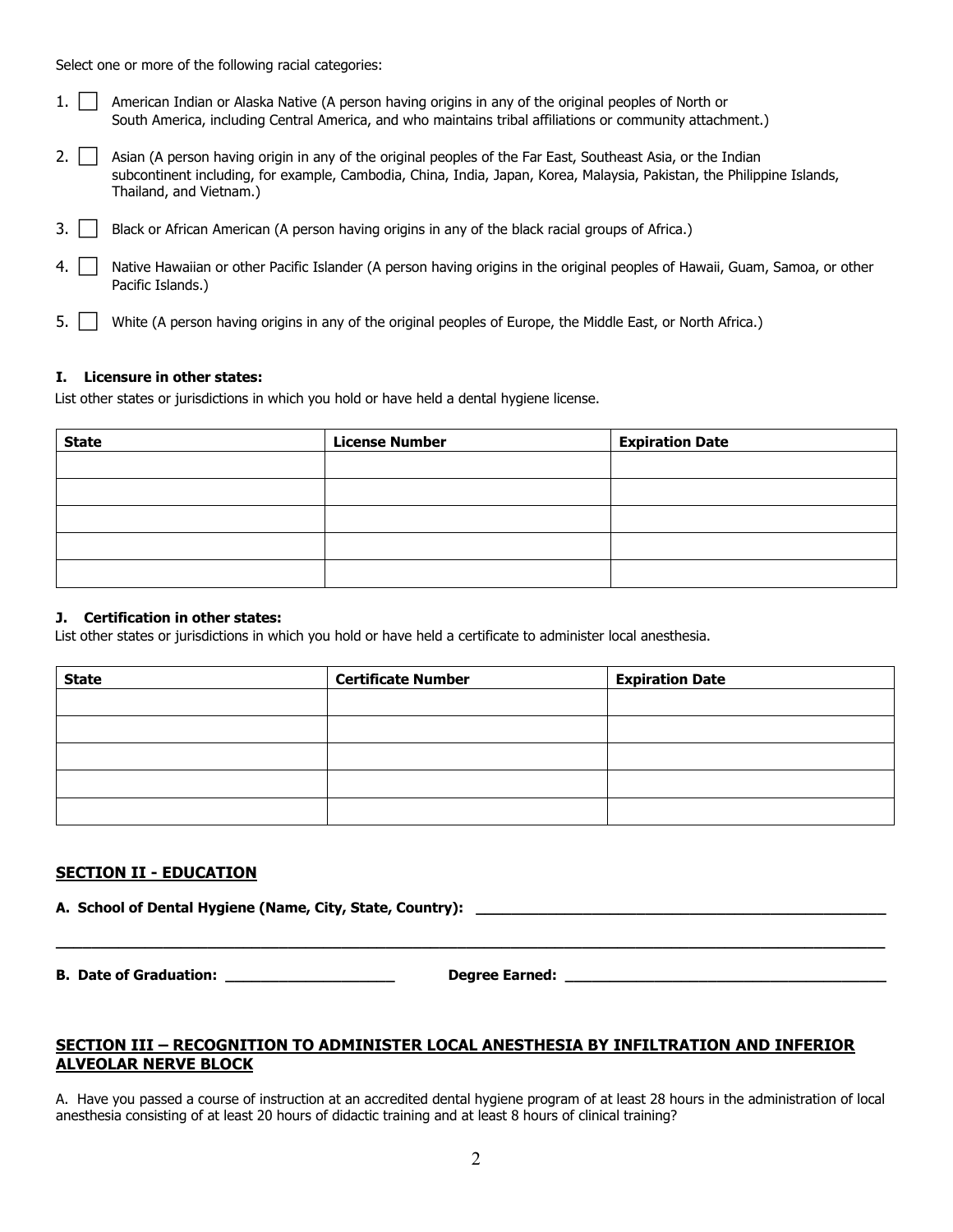| Yes<br>No<br>B. If you answered "Yes" to question A. did you pass the course:<br>As an undergraduate student at an accredited school of dental hygiene; or<br>(1)<br>After graduation from an accredited school of dental hygiene.<br>(2)<br>Identify accredited school of dental hygiene at which course was completed: _____ |           |                                                                                                                                                                                                                                                                                                                                                                                                                                                                                                                           |  |
|--------------------------------------------------------------------------------------------------------------------------------------------------------------------------------------------------------------------------------------------------------------------------------------------------------------------------------|-----------|---------------------------------------------------------------------------------------------------------------------------------------------------------------------------------------------------------------------------------------------------------------------------------------------------------------------------------------------------------------------------------------------------------------------------------------------------------------------------------------------------------------------------|--|
|                                                                                                                                                                                                                                                                                                                                |           | Date on which course was completed:                                                                                                                                                                                                                                                                                                                                                                                                                                                                                       |  |
|                                                                                                                                                                                                                                                                                                                                |           | C. Have you passed the American Board of Dental Examiners, Inc. Local Anesthesia Examination for Dental Hygienists?                                                                                                                                                                                                                                                                                                                                                                                                       |  |
|                                                                                                                                                                                                                                                                                                                                | Yes       | No                                                                                                                                                                                                                                                                                                                                                                                                                                                                                                                        |  |
|                                                                                                                                                                                                                                                                                                                                |           | D. If you answered "Yes" to question C. provide the date on which you passed:                                                                                                                                                                                                                                                                                                                                                                                                                                             |  |
| <b>YES</b>                                                                                                                                                                                                                                                                                                                     | <b>NO</b> | <b>SECTION IV - CHARACTER AND FITNESS</b><br>If you answer "YES" to any question(s) in Section V- Character and Fitness, attach a separate page with a complete<br>explanation of each occasion. Each attachment must have your name in print, signature, and date.                                                                                                                                                                                                                                                       |  |
|                                                                                                                                                                                                                                                                                                                                |           | a. Has any licensing or disciplinary board of any jurisdiction, including Maryland, or any federal entity denied your<br>application for licensure, reinstatement, or renewal, or taken any action against your license, including but not limited<br>to reprimand, suspension, revocation, a fine, or non-judicial punishment? If you are under a Board Order or were<br>ever under a Board Order in a state other than Maryland you must enclose a certified legible copy of the entire Order<br>with this application. |  |
|                                                                                                                                                                                                                                                                                                                                |           | b. Have any investigations or charges been brought against you or are any currently pending in any jurisdiction,<br>including Maryland, by any licensing or disciplinary board or any federal or state entity?                                                                                                                                                                                                                                                                                                            |  |
|                                                                                                                                                                                                                                                                                                                                |           | c. Has your application for a dental hygiene license in any jurisdiction been withdrawn for any reason?                                                                                                                                                                                                                                                                                                                                                                                                                   |  |
|                                                                                                                                                                                                                                                                                                                                |           | d. Has an investigation or charge been brought against you by a hospital, related institution, or alternative health<br>care system?                                                                                                                                                                                                                                                                                                                                                                                      |  |
|                                                                                                                                                                                                                                                                                                                                |           | e. Have you had any denial of application for privileges, been denied for failure to renew your privileges, or<br>limitation, restriction, suspension, revocation or loss of privileges in a hospital, related health care facility, or<br>alternative health care system?                                                                                                                                                                                                                                                |  |
|                                                                                                                                                                                                                                                                                                                                |           | f. Have you pled guilty, nolo contendere, had a conviction or receipt of probation before judgment or other<br>diversionary disposition of any criminal act, excluding minor traffic violations?                                                                                                                                                                                                                                                                                                                          |  |
|                                                                                                                                                                                                                                                                                                                                |           | g. Have you pled guilty, nolo contendere, had a conviction, or receipt of probation before judgment or other<br>diversionary disposition for an alcohol or controlled dangerous substance offense, including but not limited to driving<br>while under the influence of alcohol or controlled dangerous substances?                                                                                                                                                                                                       |  |
|                                                                                                                                                                                                                                                                                                                                |           | h. Do you have criminal charges pending against you in any court of law, excluding minor traffic violations?                                                                                                                                                                                                                                                                                                                                                                                                              |  |
|                                                                                                                                                                                                                                                                                                                                |           | i. Do you have a physical condition that impairs your ability to practice dental hygiene?                                                                                                                                                                                                                                                                                                                                                                                                                                 |  |
|                                                                                                                                                                                                                                                                                                                                |           | j. Do you have a mental health condition that impairs your ability to practice dental hygiene?                                                                                                                                                                                                                                                                                                                                                                                                                            |  |

- **Example 2** K. Have the use of drugs and/or alcohol resulted in an impairment of your ability to practice dental hygiene?
- **l.** Have you illegally used drugs?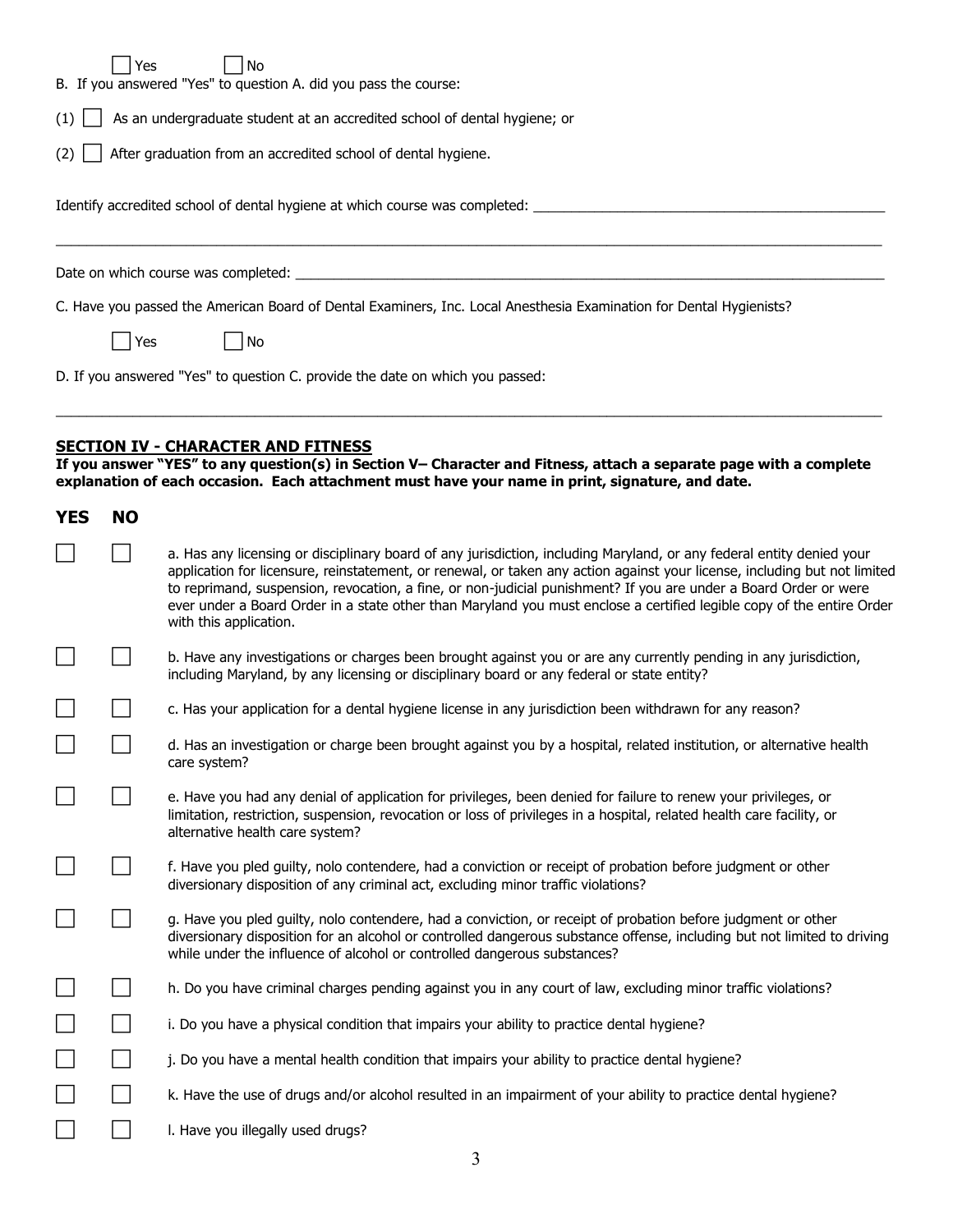### **Character and Fitness Questions – Contd.**

| <b>YES</b>   | <b>NO</b>    |  |
|--------------|--------------|--|
| $\mathbf{I}$ | $\mathbf{L}$ |  |
| $\mathsf{I}$ | L            |  |
|              |              |  |

 m. Have you surrendered or allowed your license to lapse while under investigation by any licensing or disciplinary board of any jurisdiction, including Maryland, or any federal or state entity?

n. Have you been named as a defendant in a filing or settlement of a malpractice action?

 o. Has your employment been affected or have you voluntarily resigned from any employment, in any setting, or have you been terminated or suspended, from any hospital, related health care or other institution, or any federal entity for any disciplinary reasons or while under investigation for disciplinary reasons?

The Well Being Committee assists dental hygienists and their families who are experiencing personal problems. The Committee helped numerous dental hygienists over the years with problems such as stress, drug dependence, alcoholism, depression, medical problems, infectious diseases, neurological disorders and other illnesses that cause impairment. For more information please call 800-974-0068 or visit the website at www.mdhawell-being.org.

#### **Release and Certification:**

I hereby affirm that I have read and followed the above instructions. I hereby certify that all information in this application is accurate and correct.

I agree that the Maryland State Board of Dental Examiners (the Board) may request any information necessary to process my application for recognition to administer local anesthesia by infiltration and inferior alveolar nerve block in Maryland from any person or agency, including but not limited to undergraduate and postgraduate program directors, individual dentists, government agencies, the National Practitioner Data Bank, the Healthcare Integrity and Protection Data Bank, hospitals, and other licensing bodies, and I agree that any person or agency may release to the Board the information requested. I also agree to sign any subsequent release for information that may be requested by the Board.

I agree that I will fully cooperate with any request for information or with any investigation related to my practice of dental hygiene as a licensed dental hygienist in the State of Maryland.

During the period in which my application is being processed, I shall inform the Board within 30 days of any change to any answer I originally gave in this application, any arrest or conviction, any change of address or any action that occurs based on accusations that would be grounds for disciplinary action under the Annotated Code of Maryland, Health Occupations §4-315.

| <b>Applicant Signature</b> | <b>Date</b> |  |
|----------------------------|-------------|--|
| <b>NOTARY SECTION</b>      |             |  |
|                            |             |  |
|                            |             |  |
| statements in my presence. |             |  |
|                            |             |  |
| My Commission Expires:     |             |  |